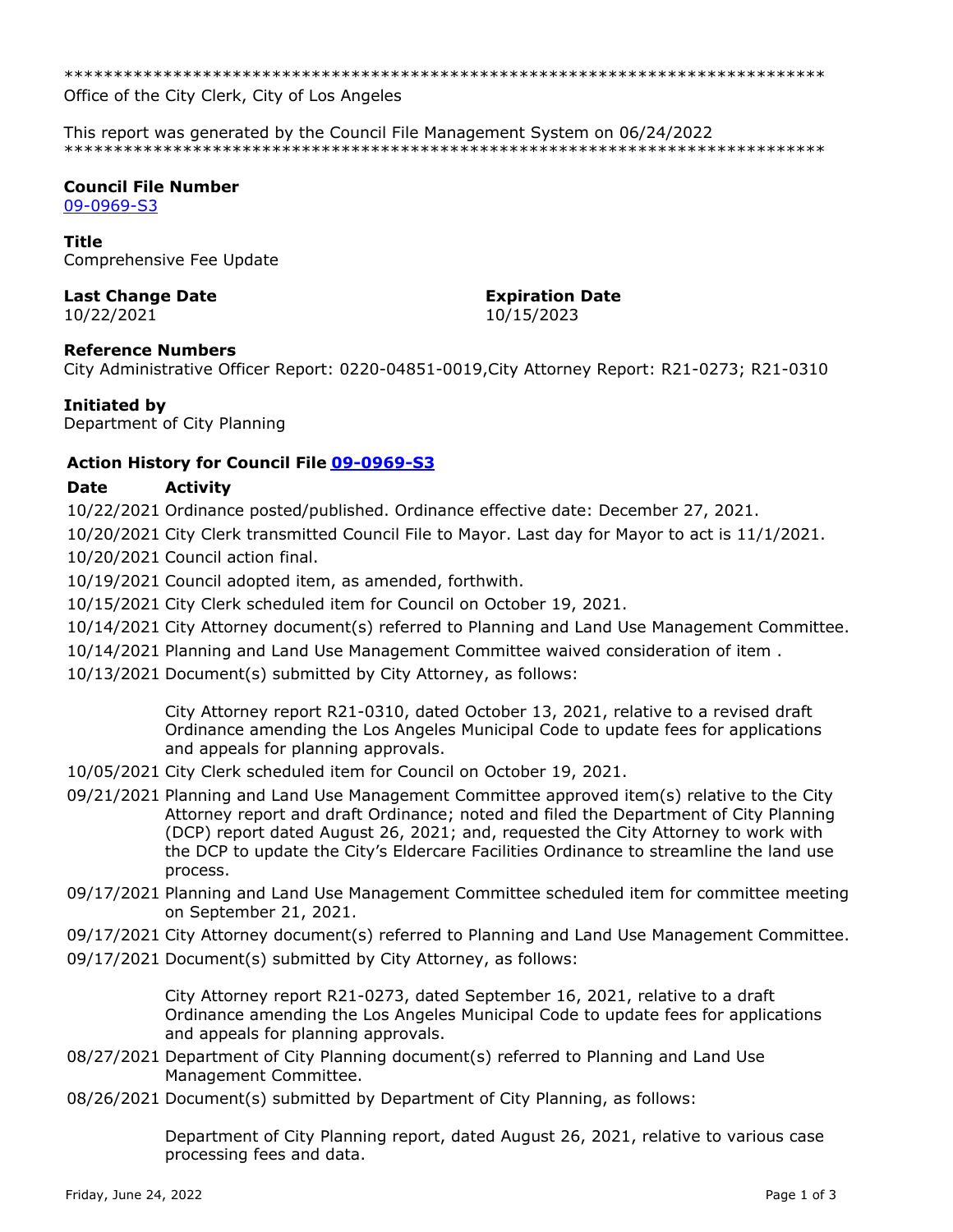- 08/24/2021 Community Impact Statement submitted by North Hollywood Northeast.
- 05/19/2021 Community Impact Statement submitted by Lincoln Heights Neighborhood Council.
- 05/19/2021 Council action final.
- 05/18/2021 Council adopted item, as amended, forthwith.
- 05/14/2021 City Clerk scheduled item for Council on May 18, 2021.
- 05/04/2021 Planning and Land Use Management Committee approved item(s) as recommended by the Department of City Planning (DCP), with requests for reports by the DCP..
- 05/02/2021 Community Impact Statement submitted by Park Mesa Heights.
- 04/26/2021 Community Impact Statement submitted by Bel Air-Beverly Crest Neighborhood Council.
- 04/19/2021 Planning and Land Use Management Committee scheduled item for committee meeting on May 4, 2021.
- 04/11/2021 Community Impact Statement submitted by PICO Neighborhood Council.
- 04/07/2021 Community Impact Statement submitted by Greater Valley Glen Neighborhood Council.
- 04/06/2021 Planning and Land Use Management Committee meeting cancelled.
- 04/06/2021 Community Impact Statement submitted by Empowerment Congress North Area NDC.
- 04/04/2021 Community Impact Statement submitted by Greater Wilshire Neighborhood Council.
- 04/04/2021 Community Impact Statement submitted by United Neighborhoods Neighborhood Council.
- 04/02/2021 Community Impact Statement submitted by Westwood Neighborhood Council.
- 04/01/2021 Planning and Land Use Management Committee scheduled item for committee meeting on April 6, 2021.
- 03/31/2021 Community Impact Statement submitted by Westside Neighborhood Council.
- 03/28/2021 Community Impact Statement submitted by Arroyo Seco Neighborhood Council.
- 03/25/2021 Community Impact Statement submitted by Mid City WEST Neighborhood Council.
- 03/24/2021 Community Impact Statement submitted by Wilmington Neighborhood Council.
- 03/22/2021 Planning and Land Use Management Committee scheduled item for committee meeting on March 6, 2021.
- 03/13/2021 Community Impact Statement submitted by Wilshire Center Koreatown NC.
- 03/12/2021 Community Impact Statement submitted by Del Rey Neighborhood Council.
- 03/10/2021 Community Impact Statement submitted by Mar Vista Community Council.
- 03/02/2021 Planning and Land Use Management Committee continued item to/for April 6, 2021 .
- 02/26/2021 Planning and Land Use Management Committee scheduled item for committee meeting on March 2, 2021.
- 02/24/2021 City Administrative Officer document(s) referred to Budget and Finance Committee; Planning and Land Use Management Committee.
- 02/24/2021 Document(s) submitted by City Administrative Officer, as follows:

City Administrative Officer report 0220-04851-0019, dated February 24, 2021, relative to the Department of City Planning's comprehensive fee update.

- 02/22/2021 Community Impact Statement submitted by Hollywood Studio District Neighborhood Council.
- 02/18/2021 Community Impact Statement submitted by Hollywood United Neighborhood Council.
- 02/16/2021 Planning and Land Use Management Committee continued item to/for March 2, 2021 .
- 02/11/2021 Planning and Land Use Management Committee scheduled item for committee meeting on February 16, 2021.
- 02/04/2021 Planning and Land Use Management Committee continued item to/for February 16, 2021 .
- 01/21/2021 Planning and Land Use Management Committee scheduled item for committee meeting on February 4, 2021.